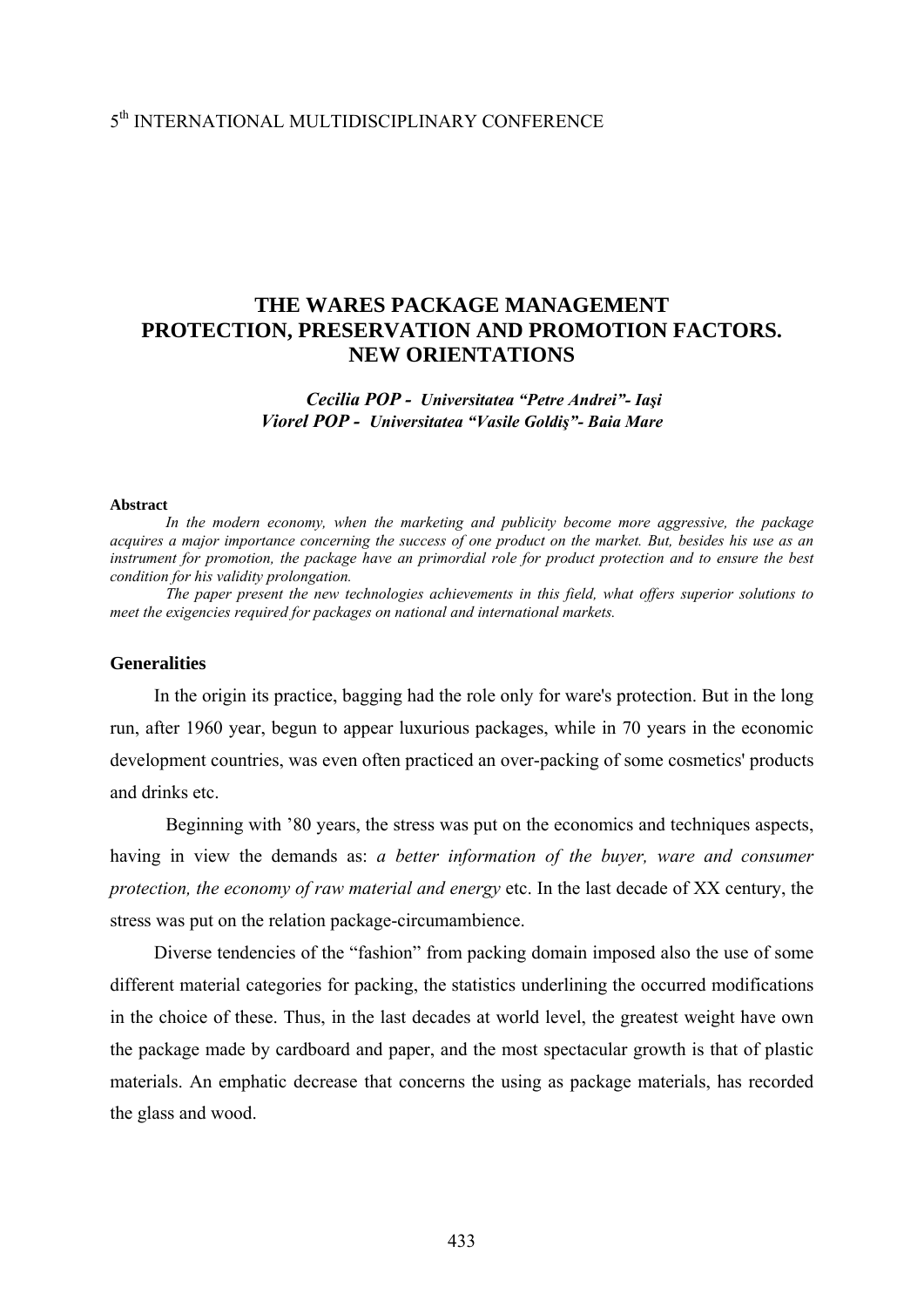Beyond these aspects, we notice the fact that in the modern economy conditions, in which the marketing and publicity have became much more aggressive, the package has got a great importance in that what concern the success of one product on the market.

### **The Wares Package**

The great diversity of products has determined the consumers to buy priority what "*draw the attention*", unattractive package removing the customers, as so many times, induces the impression of an unsuitable quality, even if in the reality it is not so. Otherwise, the market studies point out the fact that the product's perceive is given by the package of above 80%.

Tied up with this aspect, could be outlined two general tendencies: setting up of new markets, through the identification of one uncovered needs of consumers or "exploitation" to the maxim of a some market segments being into a process of exponential increase; the last mentioned tendency could be materialized mainly through the improving of package image. For that, are making studies on the consumers level, activity that represent as a rule 5-7% from later investment.

A very relevant example in this way, constituted the change of the package type at Prigat nectar, previously marketed in Tetra Pak. Concordant to a study done by A.C. Nielsen, after one year when was mad the change with the unreturnable lid bottle, the market share of this drink has rose from 8 to 42%.

Also in this context we mention the fact the demand showed in present stage on the romanian market, mostly in carbonated drink domain, fronts mostly through unreturnable packages.

If in the 1991-1995 period, the returnable package represented 86% from market, in present day the situation is reversed, demanding for unreturnable package being in continuous growth. This aspect has at base both "*ecological ignorance*" of the population and also the snugness awarded by these packages, in spite of the fact that the returning effort, would have as effect the economy of some money.

Therefore, this orientation dominates the packages market in spite of all advantages with its represent the returnable containers (for instance: the bottle). The bottle keeps the best qualities of carbonated drinks, permeating not the change of gases with exterior, thing that is occurs in case of PET (Polyethilene -Terephthalate) packages. Also, validity term for bottle packages is greater than for plastic packages, in which carbonated drink could not stay more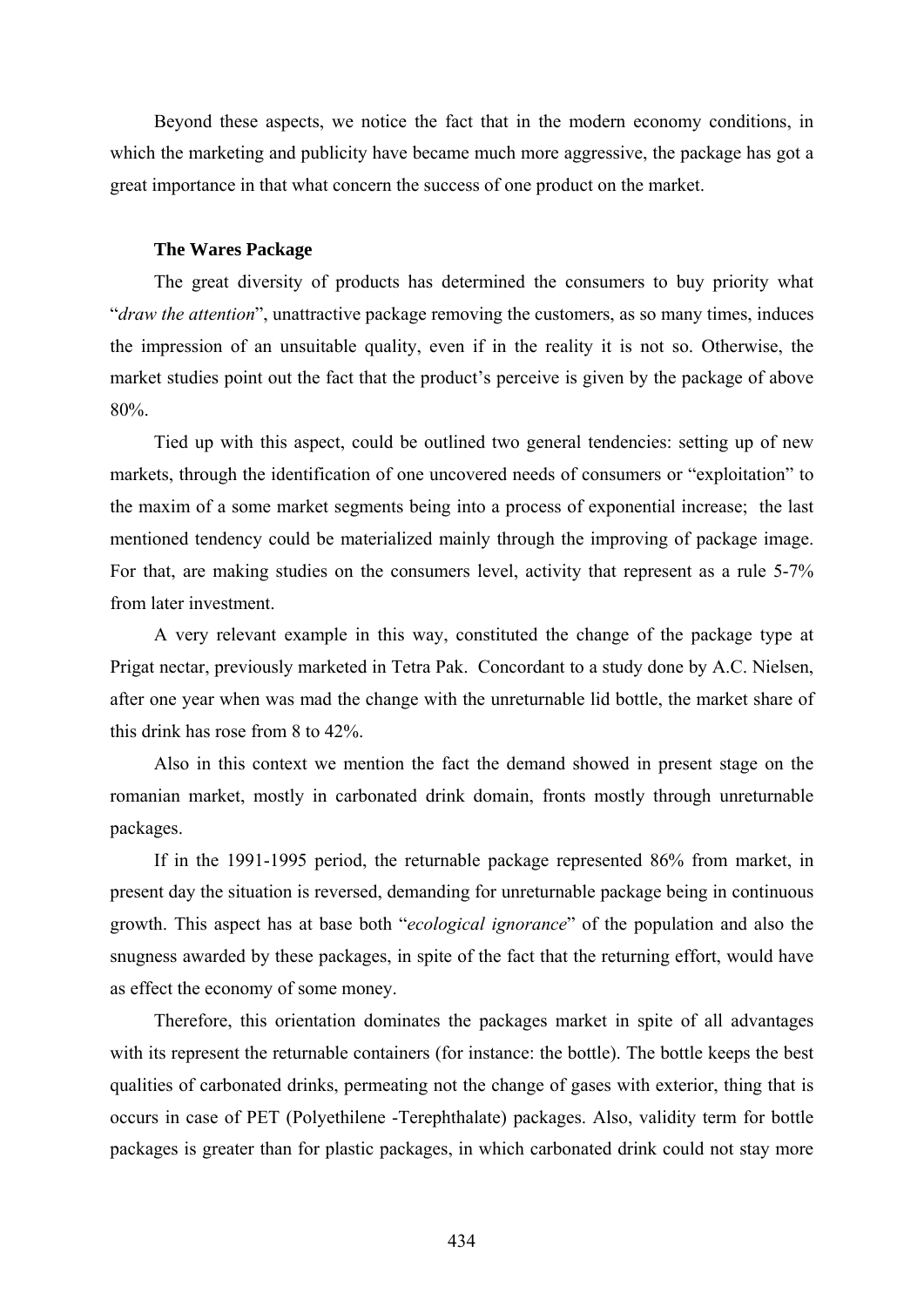than six months. Much more, stored of the PET on temperatures over 20 degrees centigrade is not advisable, warmth could affect even the package aspect.

Concerning the cost, is estimate that in the plastic packages domain for different products, such as margarine, mustard, dairy etc. The package represents 20 % from production cost. This weight could rise until 70% in mineral water case (which the sale price per litre is almost double beside bottle water) or 51% for aluminium dozes (that being the reason for which these packages own a low weight from the all used in cooling drinks and beer industry). From among plastic package advantages opposite the traditional bottle, we mention: the transport is cheaper with above 40%, units' number/greater transported volume and a higher rank resistance.

To eliminate a part from small shortcoming of present day unreturnable packages, one firm of world renown in this domain, has materialized a technology through which, inside the plastic container ("bottle") is deposit one carbon stratum which blocking gases transfer. Even very expensive at present day, introduction of this technology has great chances to promotion and spreading, because permit production of some packages much cheaper than aluminium dozes.

Such innovations are noticed also in the case of other package types, respectively materials used for packages making. For instance in beer case, discontents of the buyers tied from that marketing in the old universal bottle of "*EURO*" type, have led their replacing with *NRW* bottles. NRW name proceeds from Nordhrein Westfalen region of North-West Germany, where this kind of bottle was used for the first time in December 1989.

NRW bottles have an elegant design, a more resistance composition at high temperatures (allowing the optimization of pasteurization), at breaking or scratches and the hygienic process could be checked with much more accuracy helped by some electronic inspection machines. A creditable institute from Berlin ceaselessly checks up NRW bottle quality, and for these bottle utilization, the factories must prove that it is no risk of spoil bottle in the bottle corking process.

Gradual, NRW type became a standard for German beer bottles winning fast over onethird from the market, which was dominated more than 20 years, by Euro bottles. Present day, almost 300 beer factories from 13 European countries bottle corking the beer in such bottles produced in 15 glassware from five European countries. From 1998 year, Romania is also join to this tendency, the first producer who adopted the new bottle type being URSUS SA, followed by other important producers such Effes Brewery, Brau Union and Interbrew.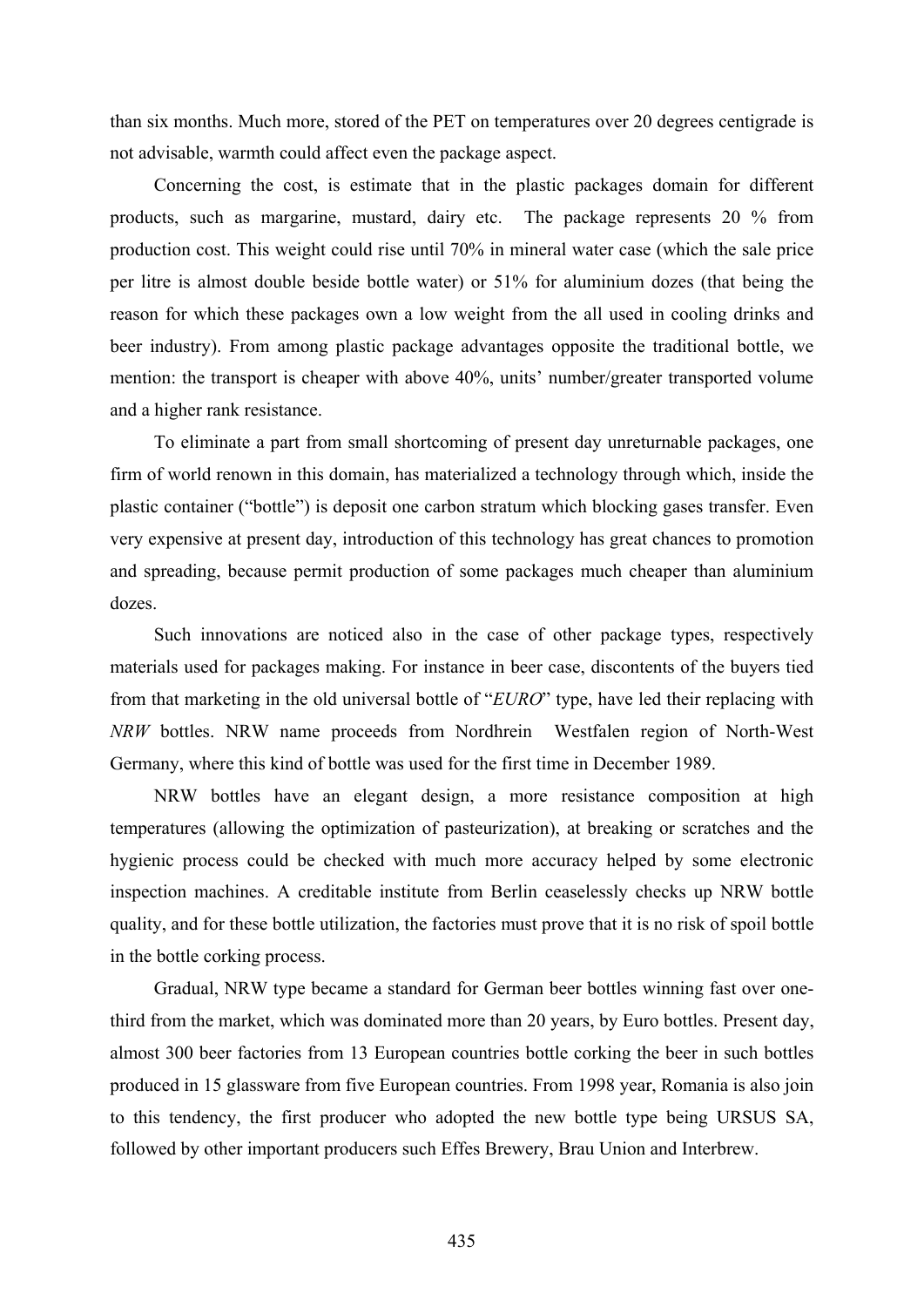In cheese domain, the Cryovac experts, world division of Sealed Air Corporation concern, have adjust a modern technique, special conceived to be suited the process demands and modern distribution, namely vacuum packing and maturate of the products inside purse.

Through this method, is obtained a product without mould and crust, which speed up and considerable reduce the labour of maturative process, also reduce the production cost and rise the productivity. Much more, is ensure to be kept and even improving the taste and quality of cheese maturated in this way.

Maturation and stored of the Cryovac cheese is a complete system, which is not limited only to package itself, but used modern and efficacious machines necessary for packing, as well as complete lines of high productivity.

The scale of Cryovac contractile purses ensure the system success. These combine an oxygen barrier of high efficiency, with multistratum folio that allowed the gas emanated by cheese during maturate to be eliminated in a check way, at demanded levels by different specific feature of diverse type of cheese. Vacuums bagging in Cryovac contractile purse, in one atmosphere without oxygen, before the maturate cycle, protect the product against mould forming, uncalled for micro-organisms, crust, keeping all qualities that give the traditional taste. Also, the product is protected by the smell of other kind of cheese or products that were stored or distributed together.

Maturate in purse eliminate the necessity of protective waxing, covering with paraffin wax and also antibiotic treatment which leads to achievement both a some economies and a natural produce which suit the settlements from this domain.

Made from materials that keep the damp, the Cryovac purses eliminate the necessity of some sophisticated and expensive equipments for maintaining the damp during maturate process. Even after the ending of maturate process, the vacuum and physical properties special conceived of Cryovac cheese ensure store and distribute periods as well as a long exposition.

Also, the aspect of these packages points out the color, form and texture of product, can being also colored or pigmented, all these elements ensuring a maxim impact on customer.

If at some products the package changing lead at seal's increase and implicitly at good results on financial plane, at other is still a problem of their bagging and unpacking. One example in this way is represented by bakery products specially bread (through law does not exist the obligation of bakery bagging).

At this product there are still holding back of consumers side from bagging view, there is not yet, a real market for bred bagging assortments. To be justified this phenomenon where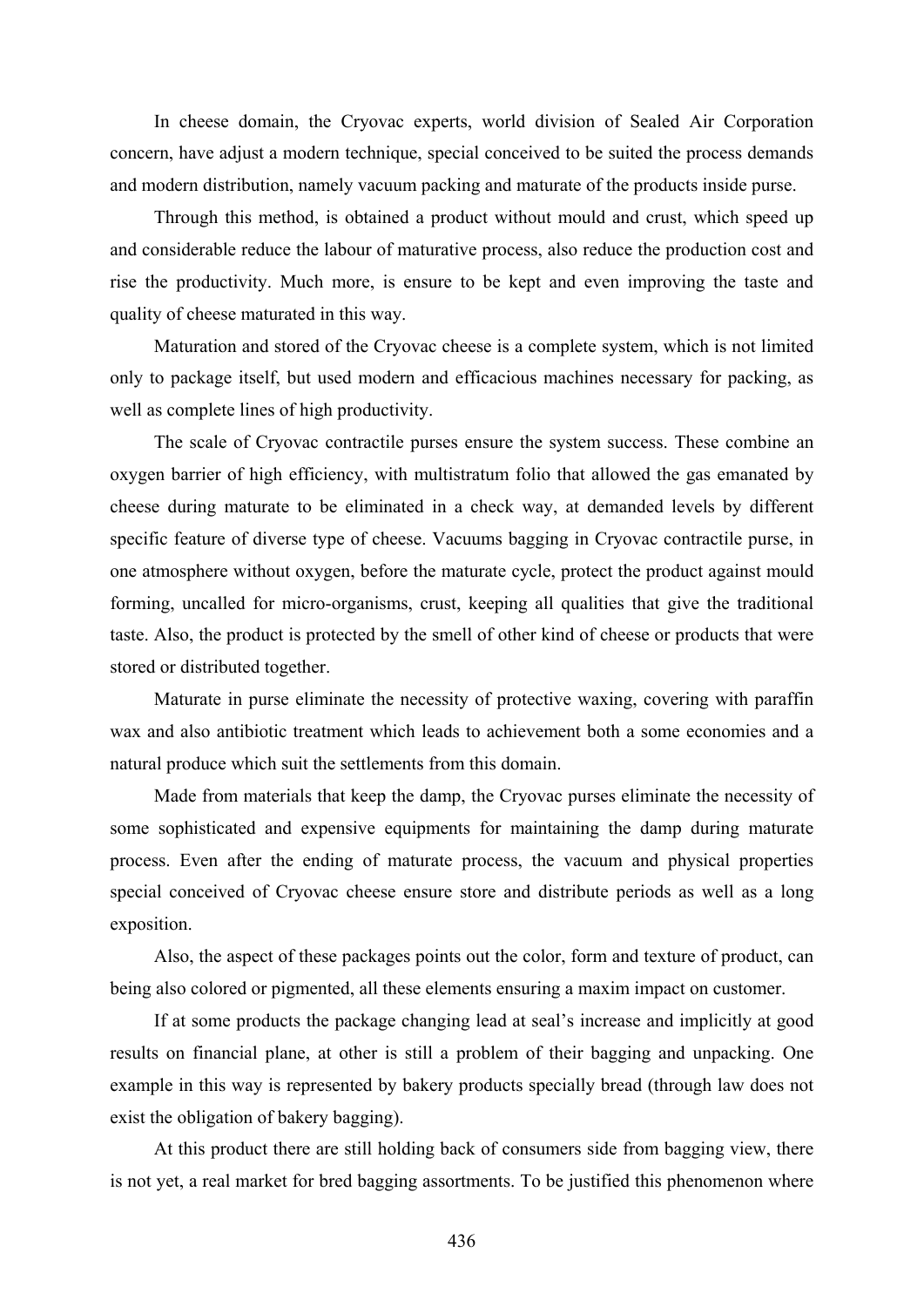done market studies that remark mainly following motives: price difference and damaged through bagging of some qualitative parameters of the product. Although these two motives have a practical proof, it seemed yet that the main cause in this way remains the lack of culture and education.

Going back to qualitative aspect, we specify that the adequate bagging ensure the prolongation of validity term and keeping the properties of product. Unfortunately yet, Romanian packages are from low quality (for their making are used cheap materials) could not ensure the oxygen and damp transfer between product and environment.

 On world plane, for bread, is using the bagging in modification atmosphere. The product is seating in a purse with low porosity, from where is extract the oxygen, introducing carbon dioxide and nitrogen which confer a long freshness of the product.

### **Thermo-isolate packages**

Another problem that concerns the producers of food products and of which the experts from package and specific equipment industry trying to find solutions, is about thermo-isolate properties of packages or the pursuit of temperature observes on transport and store period. One from a founded solution is the new "*Thermocron*" device that could precisely indicate the temperature deviations and the moment in which they are produces, offering thus the possibility of causes identification that led to products depreciation.

The device is a mini computer with a single member of identification, who include: thermometer, clock, calendar, memory for temperature recording and an additional memory in which may be write concerning transport data. The thermometer measures temperature in the interval –40 degrees centigrade and 85 degrees centigrade, with an accuracy of 0.5 degrees centigrade, while the intern clock has an accuracy of  $\pm 1$ minute/month.

 The Thermocron has the size of a clock battery (16 mm diameter and 6 mm thickness), could be attached on every surface or even on the bottle wall, dozes, pallets, aerial transport containers, refrigerators and freezers, refrigerate trailer or even package purses, and the carcasses from stainless steel awarded resistance of dust, misery, water or blows.

Electronic circuit from inside hinders the modification of stored data to forewarn possible defalcation trials. Moment of measures beginning is programmable, and the results data are concomitantly memorized, under the aspect of a table (as data pairs time/temperature) and a histogram. Programming and reading of the Thermocron is materializing with assistance of a reader who is attaching to a computer.